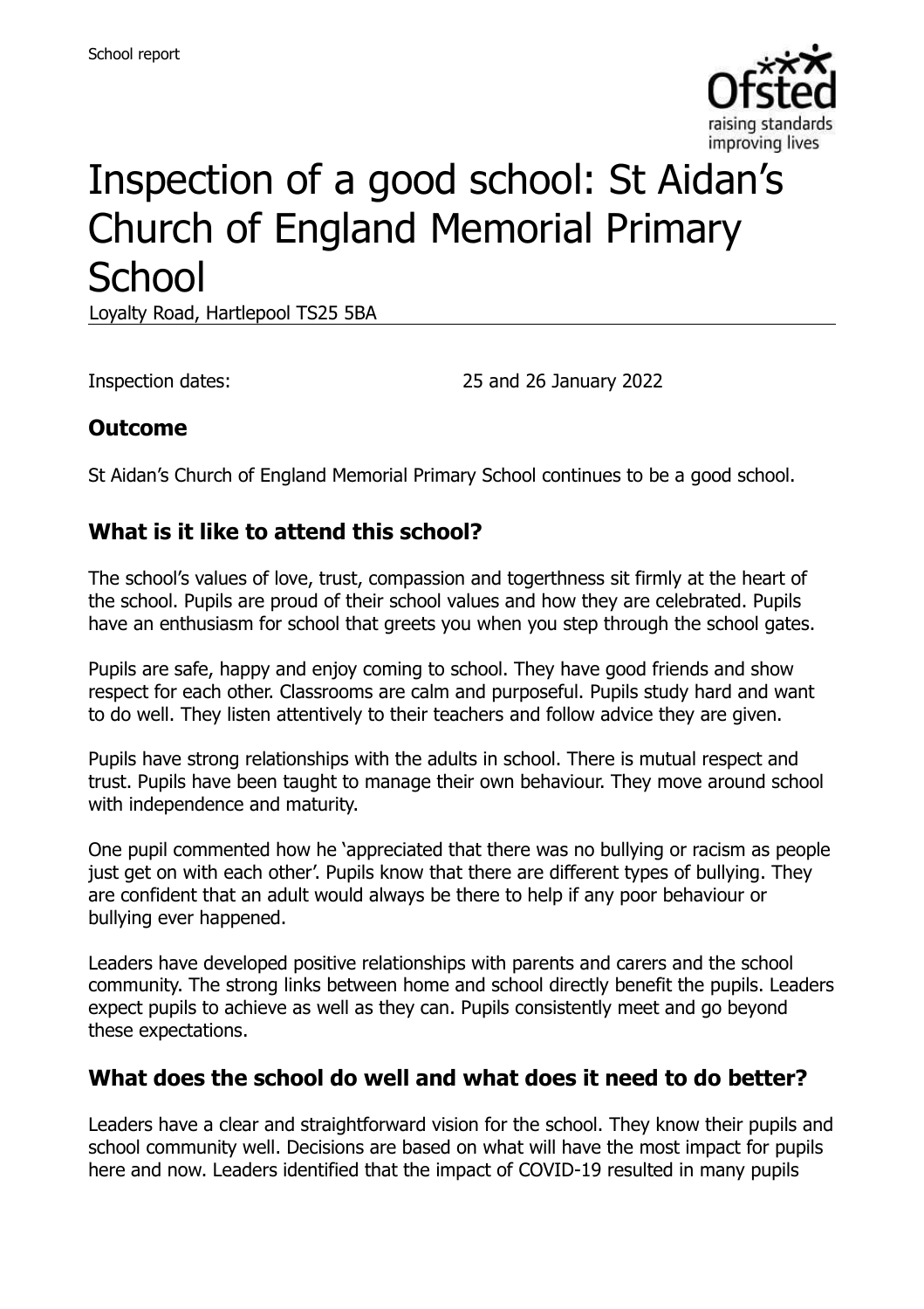

falling behind with their reading. Additional reading sessions have been put in place for pupils in Years 3 to 6 to help them catch up.

The curriculum has been reviewed and significant improvements have been made. The content and coverage within the curriculum are now more detailed. Pupils have opportunities to learn specific knowledge that was previously lacking. This means that pupils are developing a more secure foundation of knowledge in each subject area. For example, in art, there is a clear sequence of learning linked to printing. Children acquire age-appropriate knowledge from Nursery and progressively deepen this as they move through the school to Year 6. However, there are times when pupils find it hard to apply the knowledge they have previously studied to new learning.

Leaders are determined that all pupils receive a broad and ambitious curriculum. The curriculum is designed to support pupils with special educational needs and/or disabilities (SEND). Teachers adapt the curriculum by using appropriately matched resources, plus additional adult support. Pupils with SEND achieve well. They access the full curriculum and receive precise, focused support from teachers and teaching assistants.

Children are taught to read from the moment they start Nursery. Adults quickly introduce children to nursery rhymes, songs and letter sounds. Teachers regularly check what children know and do not know. Letter sounds and words are then taught in a structured, planned sequence. Adults accurately pronounce the sounds that letters represent and children reflect this precision. As children develop reading knowledge, they are given books that carefully match their reading knowledge. Leaders see reading as a priority across the school. Pupils across the school like the wider range of reading books that have been available more recently. They like to read for enjoyment.

Leaders give pupils opportunities to prepare for their next steps in education and life outside school. The personal, social and health education curriculum supports pupils in a range of ways. They learn about relationships, opinions and beliefs. The curriculum is helping pupils to develop tolerance and understanding, and to have an awareness of how people might choose to live their lives.

All leaders, including members of the academy council and trust, share the same vision and ambition. School leaders are held to account for the performance of the school. Trust and academy council members play an active part in the life of the school. They know which decisions about the curriculum have been made, and why. They ensure that resources are appropriately used to have the biggest impact for pupils.

In discussion with the headteacher, the inspector agreed that ensuring that pupils can apply previous knowledge to new and more complex learning may usefully serve as a focus for the next inspection.

# **Safeguarding**

The arrangements for safeguarding are effective.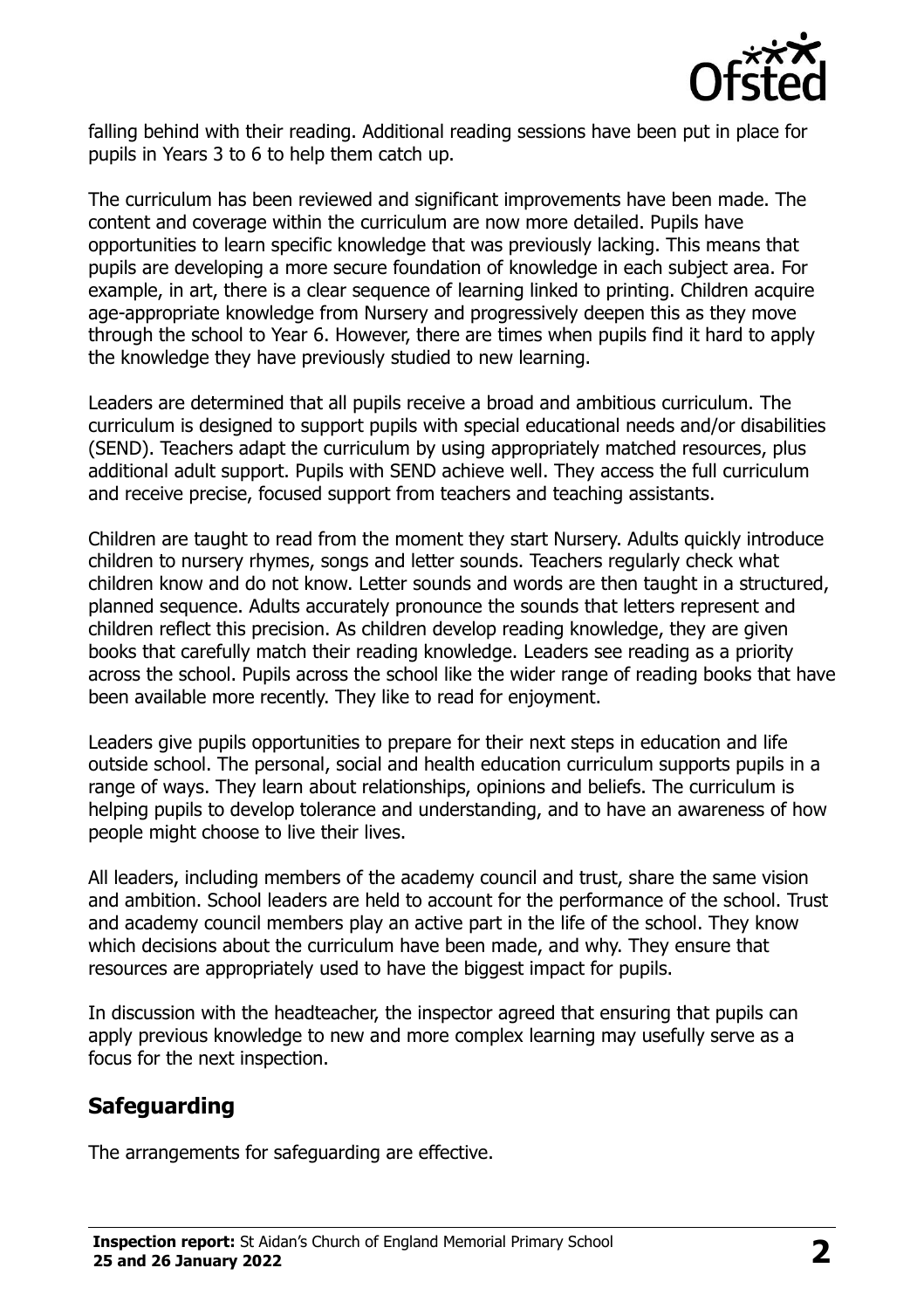

The designated safeguarding leads provide exemplary support for pupils and families. They provide targeted help and advice, but also ensure that vulnerable families access the right agency support when required. Early identification, detailed record-keeping and monitoring ensure that all reported concerns are taken seriously. Staff have received upto-date training so they are aware of all procedures to keep pupils safe.

Leaders ensure that pupils are taught about how to keep safe. This includes online safety, as well as specific work on water safety, given the school's location.

## **What does the school need to do to improve?**

# **(Information for the school and appropriate authority)**

■ The curriculum does not consistently help pupils to remember the knowledge they have learned. As a result, pupils cannot fluently apply and use what they have been taught in the past. They cannot rely on this knowledge to solve problems, to complete more complex tasks, or to understand more difficult concepts. Leaders should review and refine the curriculum, so that the core knowledge pupils require is deeply embedded.

#### **Background**

When we have judged a school to be good, we will then normally go into the school about once every four years to confirm that the school remains good. This is called a section 8 inspection of a good or outstanding school, because it is carried out under section 8 of the Education Act 2005. We do not give graded judgements on a section 8 inspection. However, if we find evidence that a school would now receive a higher or lower grade, then the next inspection will be a section 5 inspection. Usually this is within one to two years of the date of the section 8 inspection. If we have serious concerns about safeguarding, behaviour or the quality of education, we will deem the section 8 inspection a section 5 inspection immediately.

This is the first section 8 inspection since we judged the predecessor school, St Aidan's Church of England Memorial Primary School, to be good in October 2016.

#### **How can I feed back my views?**

You can use [Ofsted Parent View](https://parentview.ofsted.gov.uk/) to give Ofsted your opinion on your child's school, or to find out what other parents and carers think. We use information from Ofsted Parent View when deciding which schools to inspect, when to inspect them and as part of their inspection.

The Department for Education has further quidance on how to complain about a school.

If you are the school and you are not happy with the inspection or the report, you can [complain to Ofsted.](https://www.gov.uk/complain-ofsted-report)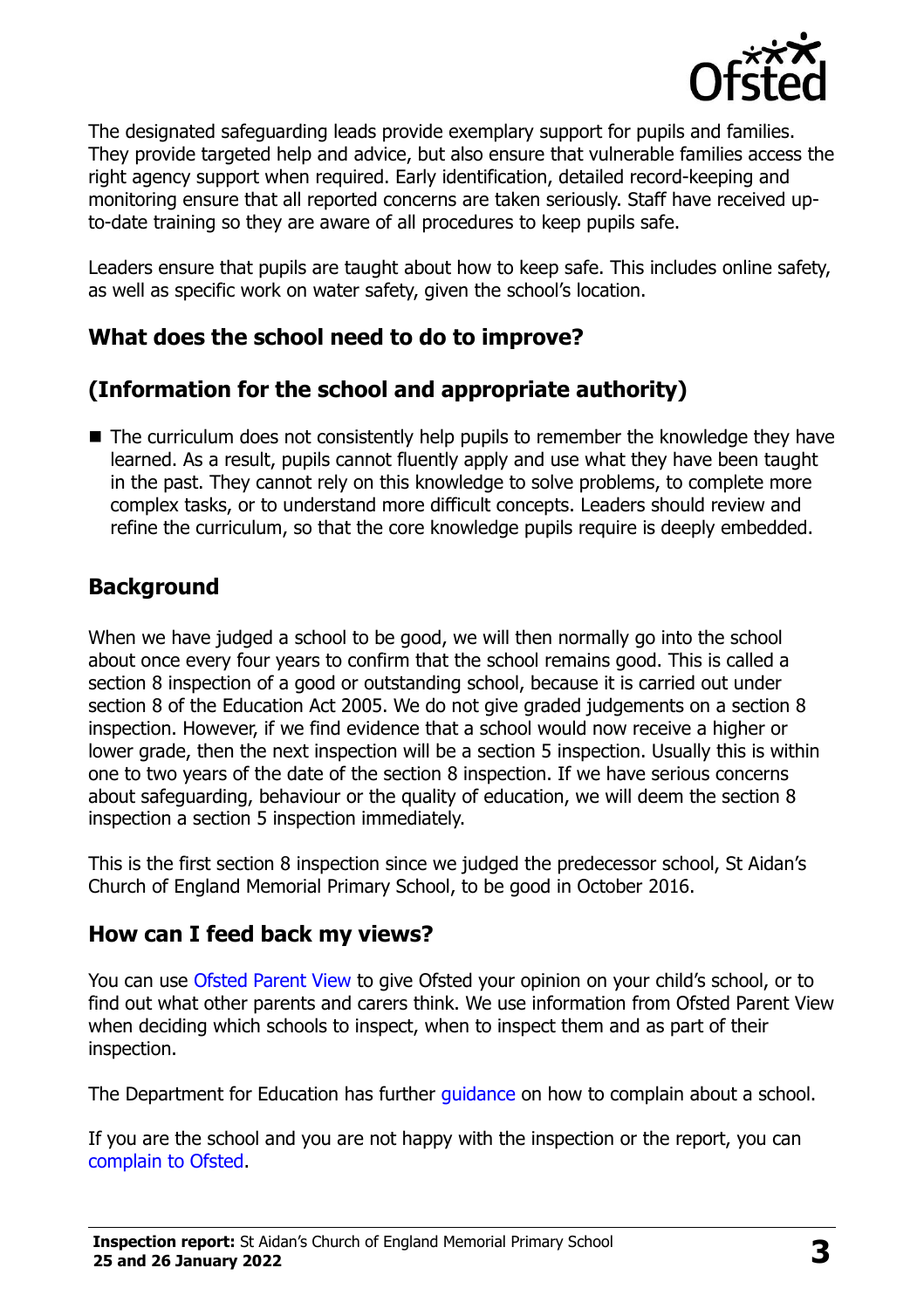

# **Further information**

You can search for [published performance information](http://www.compare-school-performance.service.gov.uk/) about the school.

In the report, '[disadvantaged pupils](http://www.gov.uk/guidance/pupil-premium-information-for-schools-and-alternative-provision-settings)' refers to those pupils who attract government pupil premium funding: pupils claiming free school meals at any point in the last six years and pupils in care or who left care through adoption or another formal route.

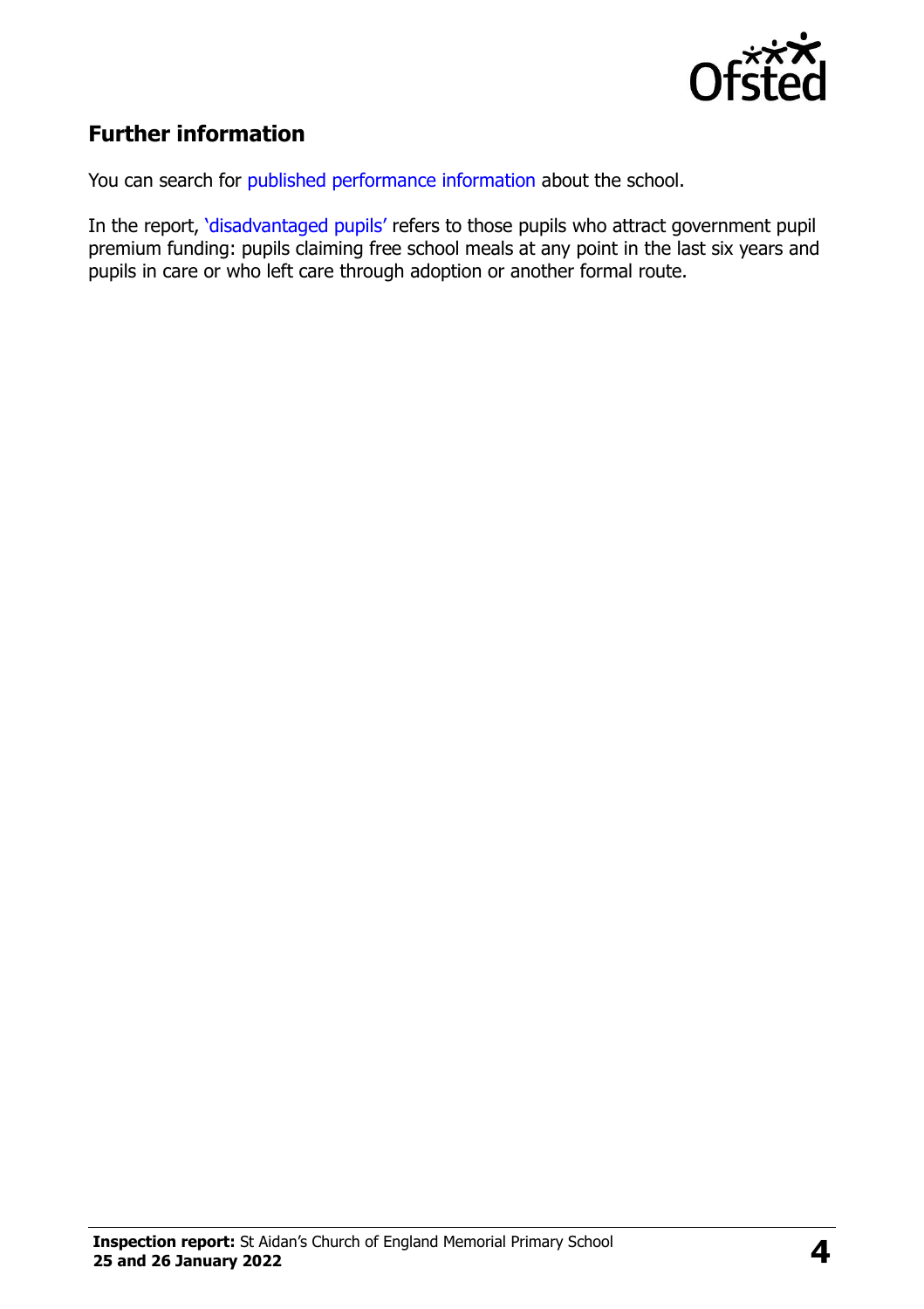

## **School details**

| Unique reference number             | 144902                   |
|-------------------------------------|--------------------------|
| Local authority                     | Hartlepool Borough       |
| <b>Inspection number</b>            | 10212319                 |
| <b>Type of school</b>               | Primary                  |
| <b>School category</b>              | Academy converter        |
| Age range of pupils                 | 2 to 11                  |
| <b>Gender of pupils</b>             | Mixed                    |
| Number of pupils on the school roll | 335                      |
| <b>Appropriate authority</b>        | Board of trustees        |
| <b>Chair of trust</b>               | John Taylor              |
| <b>Headteacher</b>                  | Lynn Chambers            |
| Website                             | www.staidansschool.info  |
| Date of previous inspection         | Not previously inspected |

# **Information about this school**

- The school opened provision for two-year-olds in September 2021.
- The school joined the Durham and Newcastle Diocesan Learning Trust in November 2017.
- The school does not use alternative provision.

# **Information about this inspection**

This was the first routine inspection the school had received since the COVID-19 pandemic began. The inspector discussed the impact of the pandemic with school leaders, and has taken that into account in his evaluation of the school.

- The inspector did deep dives in the following subjects: early reading, mathematics and art. The inspector spoke to leaders about the curriculum and met with teachers from the lessons visited. The inspector looked at pupils' work and spoke to pupils.
- The inspector listened to a range of pupils read from different year groups.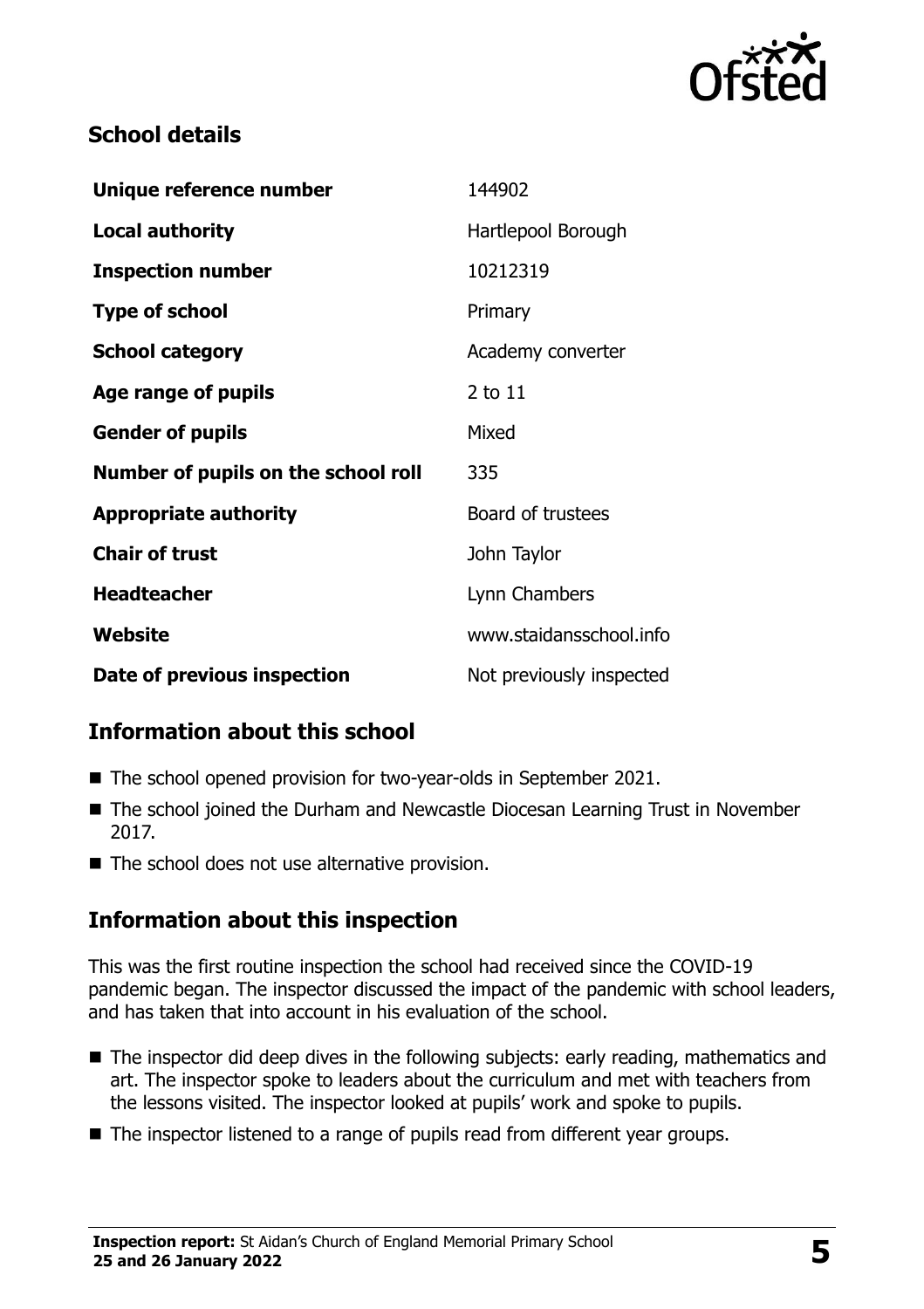

- The inspector met with the special educational needs coordinator and members of the trust board, as well as speaking to a diocesan school challenge partner who supports the school.
- The inspector looked at the single central record of recruitment and vetting checks, and spoke to leaders, teachers, trustees and pupils about safeguarding.
- $\blacksquare$  The inspector considered the 12 responses made by parents to the online questionnaire, Ofsted Parent View, plus 12 free-text responses. The inspector also considered the 26 responses to Ofsted's online staff questionnaire.

#### **Inspection team**

David Milligan, lead inspector Her Majesty's Inspector